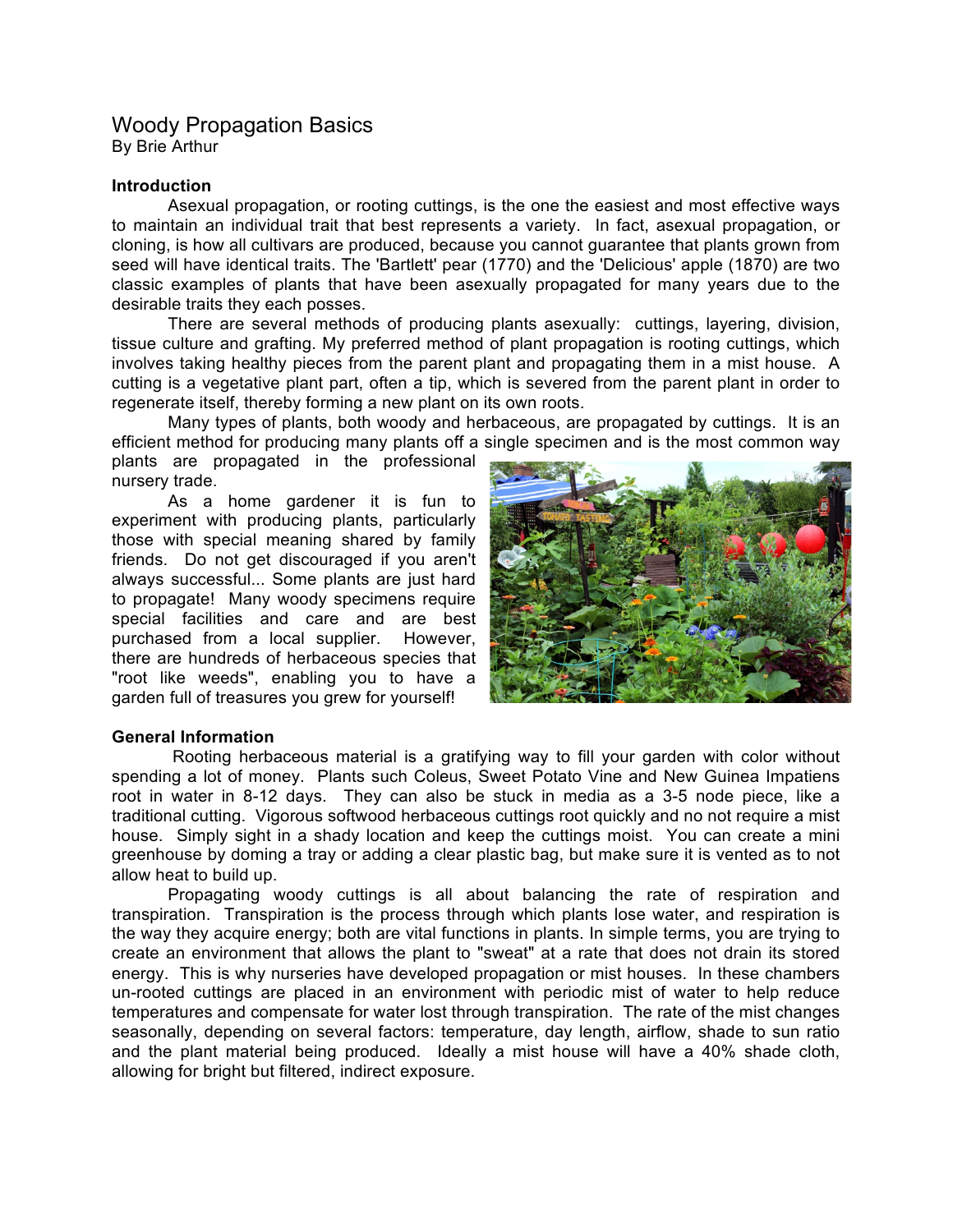Over the years i have adjusted my propagation space from the convenience of the table top to below the bench on gravel. It seems the temperature is lower and the airflow less chaotic. I tent my space with clear plastic that is not secured to the ground, allowing it to blow in the breeze but still capture humidity.

Different types of plants will root at varied times of the year. I consider spring (April-June) to be the optimal time for rooting softwood cuttings of deciduous trees and shrubs, such as Prunus mume (flowering apricot), Viburnum and Cornus. It is necessary to propagate deciduous plants earlier in the season to allow them plenty of time to root and store the needed energy through photosynthesis before going dormant and dropping their leaves with cool weather and short days. If a deciduous plant roots but does not store enough energy it will not leaf out the following spring.

Mid summer (July-September) is ideal for the propagation of broad leaf evergreens, such as Camellia, Rhododendron and Holly. These plants root best on semi-hardwood, meaning the spring flush slightly hardened. Since broad leaf evergreens do not drop their foliage they capture energy year round. Generally broad leaf evergreens will root in 8-12 weeks. Once they are rooted, remove from mist, and sight in a shady area to acclimate the new plants to the outside environment.

Fall into winter is conifer propagation season. Many conifers are slow to root, or require grafting to grow with vigor. Conifers root best on hardwood, and can take 6-24 months in a propagation facility, often developing a large callus before roots. Conifers such as Sequoia sempervirens (Giant California Redwood) may require multiple wounds during the time in the mist house, often taking 15-24 months before rooted well enough to be potted. Most nurseries will incorporate bottom heat for hardwood cuttings to "trick" the plant into thinking it is still warm, allowing the naturally occurring rooting hormones to develop roots more quickly. In my experience, conifers can be the most difficult to propagate, and may be best left to the experts with the time and facilities to produce them efficiently.

#### **Media**

Use a well-drained, sterile, soilless media. The goal is not have saturated soil: remember roots grow in the air space between soil particles. I prefer to use 3 parts ground pine bark to 1 part perlite. In general, the rooting medium should be low in fertility, drain well enough

to provide oxygen, but retain enough moisture to prevent water stress. Always moisten the media before inserting cuttings, and keep it evenly moist while cuttings are rooting and forming new shoots.



#### **Containers**

Additionally, use a pot that is deep

and has good drainage holes. You do not need a lot of media volume, so select a pot no larger than 2" across and equally deep. Stick one cutting per pot to make transplanting easy. Communal pots will work, but you end up bare rooting the cuttings in the transplant stage. This adds stress to the plants and will likely reduce vigor.

### **Method**

Take cuttings with a sharp blade to reduce injury to the parent plant. Spray the blade with rubbing alcohol and burn with a lighter to prevent the spread of disease. You can also dip the cutting tool in a mixture of one part bleach to nine parts water to prevent transmitting diseases from infected plant parts to healthy ones. Remove flowers and flower buds from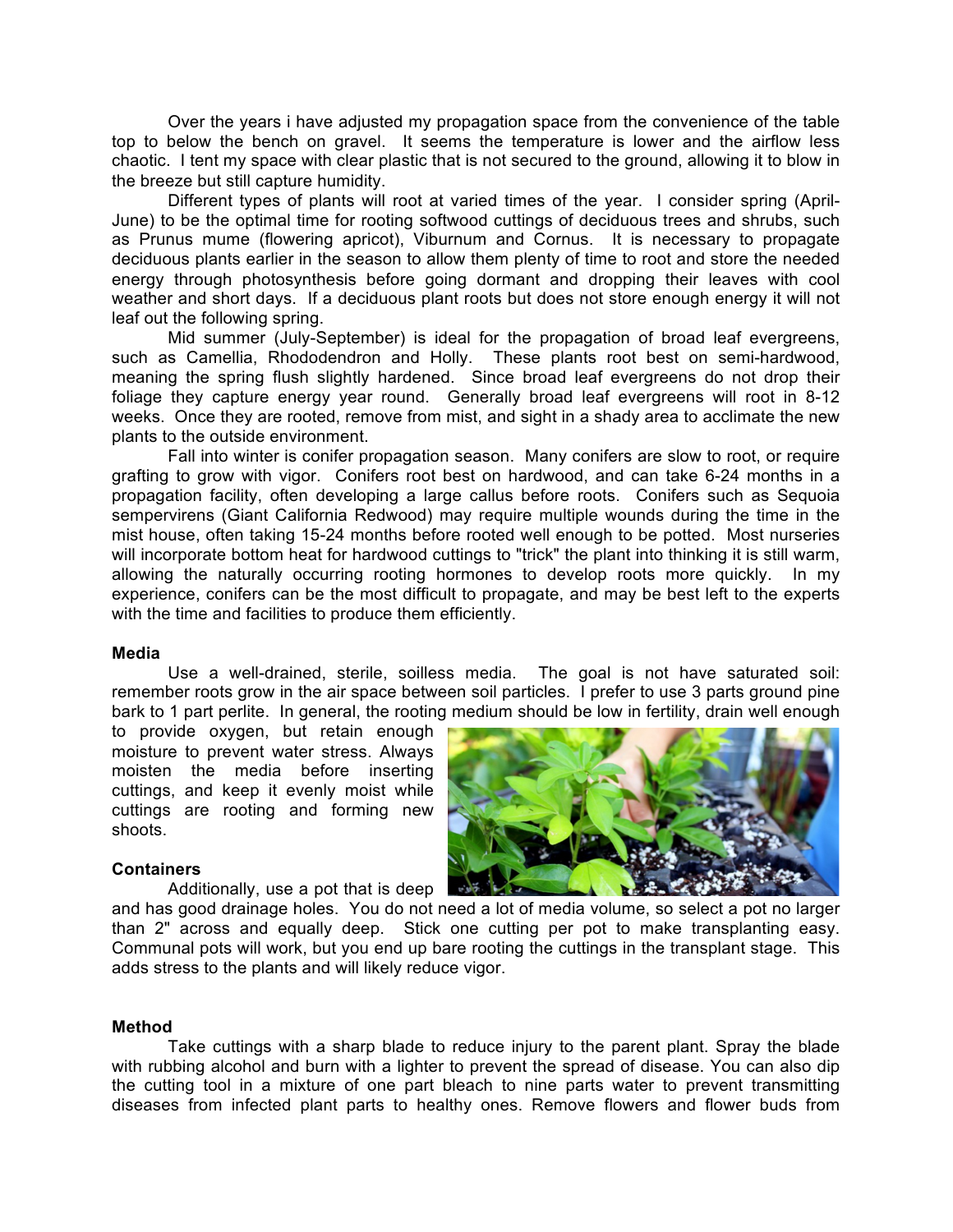cuttings to allow the energy and stored carbohydrates for root and shoot formation rather than fruit and seed production.

Tip cuttings are the easiest material to select when sticking cuttings. You can work from the tip down, counting back 5-6 leaves, or approximately 2 to 5 inch piece of stem, including the terminal bud. Make the cut just below a node, where a leave comes off the stem. Remove the bottom 2-3 leaves exposing the nodes. Lightly wound semi-hardwood and hardwood cuttings, exposing the cambium layer. This will absorb more rooting hormone, and is particularly important for woodies. Dip the stem in rooting hormone and gently tap the end of the cutting to remove any excess. Insert the cutting deeply enough into the media to support itself, and give a slight press to ensure the media is settled around the stem. If it is too loose in the media you run the risk of the fresh cuts and wound drying out. At least one node must be below the surface, ideally 2-3 nodes will be stuck in the media to ensure vigorous root development.

# **Rooting Hormones**

Auxin (indole-3-acetic acid "IAA") is a naturally occurring growth regulator found in all plants. The function of auxin is to stimulate cell length and return the cells of stems and leaves to "square one", so to speak, so that they can become roots for means of plant production. Two synthetic auxins, indole-3-butyric acid ("IBA") and naphthaleneacetic acid ("NAA") have proven to be most effective in stimulating root growth and are the standard active ingredients in commercial rooting hormones.

Though it is not always necessary to use them, rooting hormones promote rooting, increase the number of roots and create uniform rooting much more quickly than without, particularly with woody material. There is a wide selection of hormones available in garden centers and on line. I prefer to use powder hormone, such Rhizopon #1 for my spring softwood cuttings. Summer semi-hardwood cuttings root fastest with a diluted liquid formulation of roughly 1 part IBA/ NAA to 8 parts water, such as Dip N Gro. And a gel formula, called Root-Gel has worked very well for me on my hardwood conifer cuttings.

Store the rooting hormone in the refrigerator, as it can last up to a year (or longer). To avoid contamination of the entire supply, add a small amount to a separate container for dipping cuttings.

# **After Care**

Be patient! Do not tug on the cuttings or pull them from the soil to check their progress. Once roots develop, they are easily broken and can dry out quickly. I like to wait until I see roots coming out the bottom of the pot before I remove them from the mist. This ensures that the plants are well established and capable of normal water absorption.

Shift the newly rooted plants into a shady location and keep evenly moist. Fertilize lightly to encourage strong growth. When the plants are rooted thoroughly pot them into a larger container, one to two times the size of the plug. Use a well-drained media and grow sun-

shade depending on the plant material. This final potting step will ensure a healthy garden specimen for the future.

# **Tips of the Trade**

As a professional plant propagator I have learned these methods through trial and error. Some key tips I have picked up include:

Take notes on everything! Keep a log including the gathered and stick dates, the source, rooting